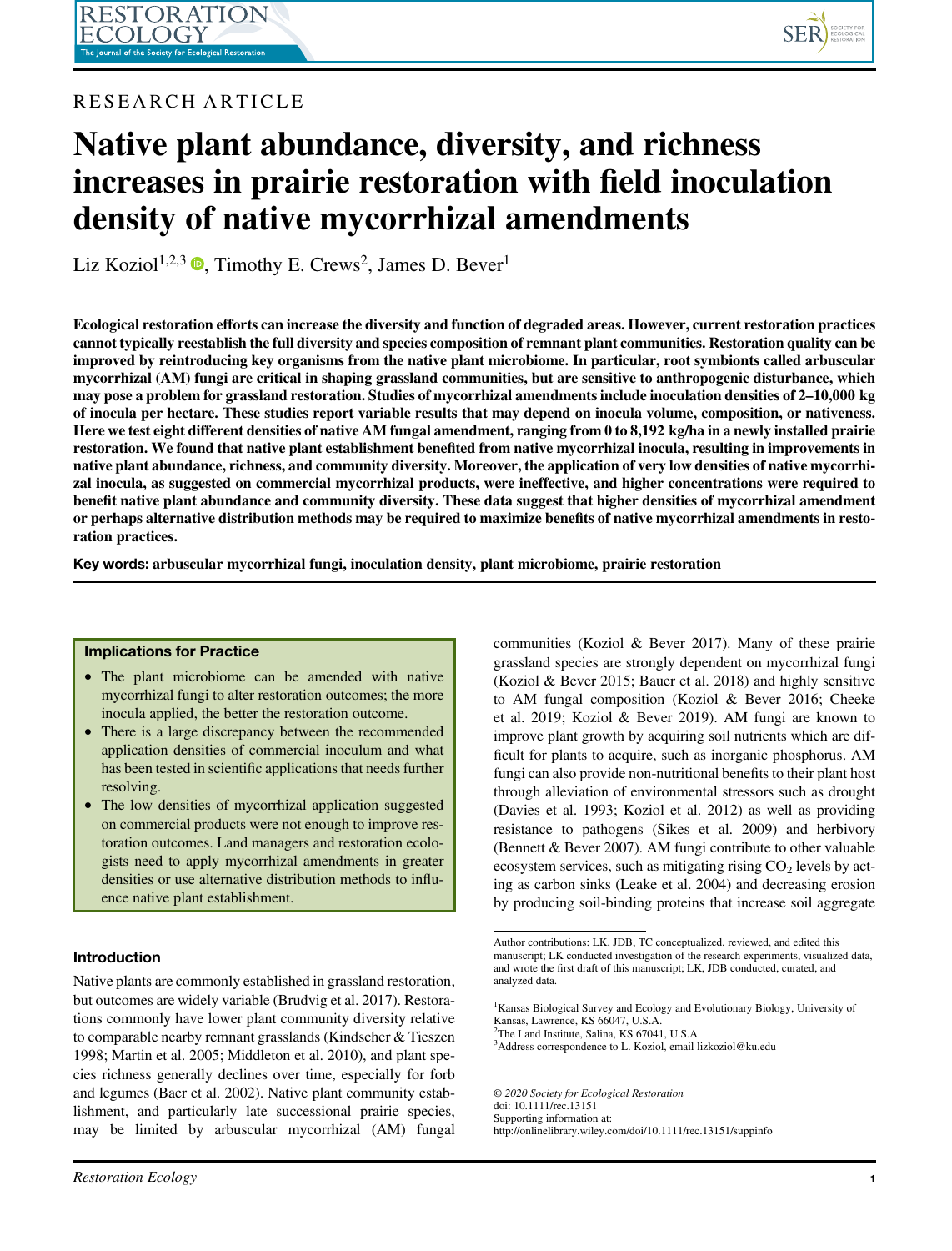stability (Rillig 2004). AM fungal abundance is also tightly correlated with nitrogen and carbon sequestration (Wilson et al. 2009).

Although AM fungi are commonly present in soils, common agricultural practices are known to disrupt AM fungal communities (House & Bever 2018). For instance, processes such as tilling (Abbott & Robson 1991; Jasper et al. 1991), the use of soluble fertilizers and biocides (Ryan et al. 1994), and the planting of crop monocultures (Oehl et al. 2003) can lead to reduced AM fungal abundance, infectivity, and diversity. Given that many restorations are installed in highly disturbed landscapes, these changes in AM fungal communities can have implications to native plants that strongly depend on native mycorrhizal fungi. Reintroducing native AM fungal communities into sites with disturbed soil communities have been shown to benefit grassland plantings by improving native survival, growth, fecundity (Middleton et al. 2015; Koziol & Bever 2017), soil aggregate stability (Duchicela et al. 2012). and weed inhibition (Koziol & Bever 2017; Lubin et al. 2019). Increased native plant establishment has been found in other independent inoculation experiments both in North American grasslands. including tallgrass prairie, desert plains, and western coastal plains (Richter & Stutz 2002; Bever et al. 2003; Vogelsang & Bever 2010; Middleton & Bever 2012; Middleton et al. 2015; House & Bever 2019), and in Eurasian grasslands (Zhang et al. 2012; Wubs et al. 2016). Positive feedback between native plants and native AM fungi can amplify these benefits over time (Koziol & Bever 2019). Amending native AM fungi in restorations can improve native establishment, and greater native establishment can in turn improve habitat quality for wildlife (Debinski & Babbit 1997; Tonietto & Larkin 2018).

While the above research highlights improvements in restoration response to native mycorrhizae, restoration outcomes have been shown to benefit less from commercial mycorrhizal inoculum products. Late successional plants have been shown to be inhibited by commercial fungi (Middleton et al. 2015; Emam 2016) and commercial fungi have been shown to have little effect on reducing soil erosion (Vogelsang & Bever 2010), native plant richness (Perkins & Bennett 2017), or cover (White et al. 2008; Ohsowski et al. 2017). Commercial inoculum products may fail because many AM fungal species that are commercially available are likely highly abundant in disturbed, post-agricultural, and early successional soils (Koziol et al. 2018). Alternatively, commercial inocula may be applied at too low of a density to be effective (but see [Middleton et al. 2015] for a study comparing native and commercial inocula at similar densities).

While there is evidence to suggest that AM fungal amendments, and in particular native AM fungal amendments, may benefit restoration establishment, the recommended application rates and methods provided by commercial producers of AM fungi are highly variable and there are no standards for native inocula application method or densities. Inoculation methods commonly include planting pre-inoculated seedlings or broadcasting inocula (Koziol et al. 2018). Generally, the inoculation densities recommended by commercial producers of inocula range from around 2–120 kg of inocula per hectare. This volume

tends to be much lower than what has been reported to be effective application densities from within the scientific literature, which have ranged from an estimated 700–75,000 kg per hectare and have utilized native inocula (Bever et al. 2003; Middleton & Bever 2012; Emam 2016; Wubs et al. 2016; Koziol & Bever 2017). It remains to be seen whether the ineffectiveness of commercial mycorrhizal products stems from too low of recommended application densities, or from being nonbeneficial for other reasons, such as non-native isolates of commercial fungi being maladapted to specific soils, plant communities, or water regimes in which they are applied.

In this study, we test whether the benefits of native mycorrhizal inoculation on prairie community success depends on inoculum density. Specifically, we ask how inoculation density impacts richness, abundance, and diversity of native and non-native plant communities. We apply a native mycorrhizal inoculum previously shown to benefit native prairie plant establishment and growth (Koziol et al. 2019; Wang et al. 2019). Using this beneficial native inoculum, we designed an inoculation density gradient that covers the range of application densities suggested by commercial producers of mycorrhizal inocula as well as several higher densities corresponding to effective inoculation densities reported in the scientific literature. Eight inoculation densities were established by broadcasting and tilling. We followed the establishment and growth in the resulting prairie communities.

# Methods

# Field Site Preparation

This field inoculation study was initiated in the spring of 2017 at The Land Institute's Perennial Agriculture Project Field Station located in Lawrence, Kansas, U.S.A. (39.001311°, -95.320337°). The site was dominated by Bromus inermis (smooth brome) that was planted at least 20 years prior to this experiment. In the fall of 2016 and spring of 2017, the land was disked and tilled prior to initiating field plots. Soil nutrient status after tilling was total N 0.19%, total C 1.92%, 2.67 P-M ppm via Melich, 9.5 ppm NO3-N, 53.69 ppm NH4-N via KCL extraction. Replicate  $2 \times 4$  m plots were created with 3 or more meter aisles.

Our approach was to apply a common native inocula across a density gradient. Inoculation density treatments were randomized within each of eight replicate blocks. Each block included all seven inoculation density treatments and two non-inoculated control plots, totaling 72 restoration plots (Fig. 1). Inoculation densities increased on a log progression from no inocula to more than 8,000 kg/ha. Our four lowest densities of native inocula amendment were inspired by those listed on commercial mycorrhizal products and are henceforth referred to as "low densities" of native inoculum (2–128 kg/ha, Table 1). Our three highest densities of native inocula were intended to reflect those used in past scientific studies and are henceforth called "high densities" of native inoculum (512–8,192 kg/ha, Table 1). Inocula for each plot was evenly scattered onto the soil surface by hand broadcasting and then tilled in to the top 4 inches of the plot with a rototiller. No effort was made to remove the existing mycorrhizal community in the old field.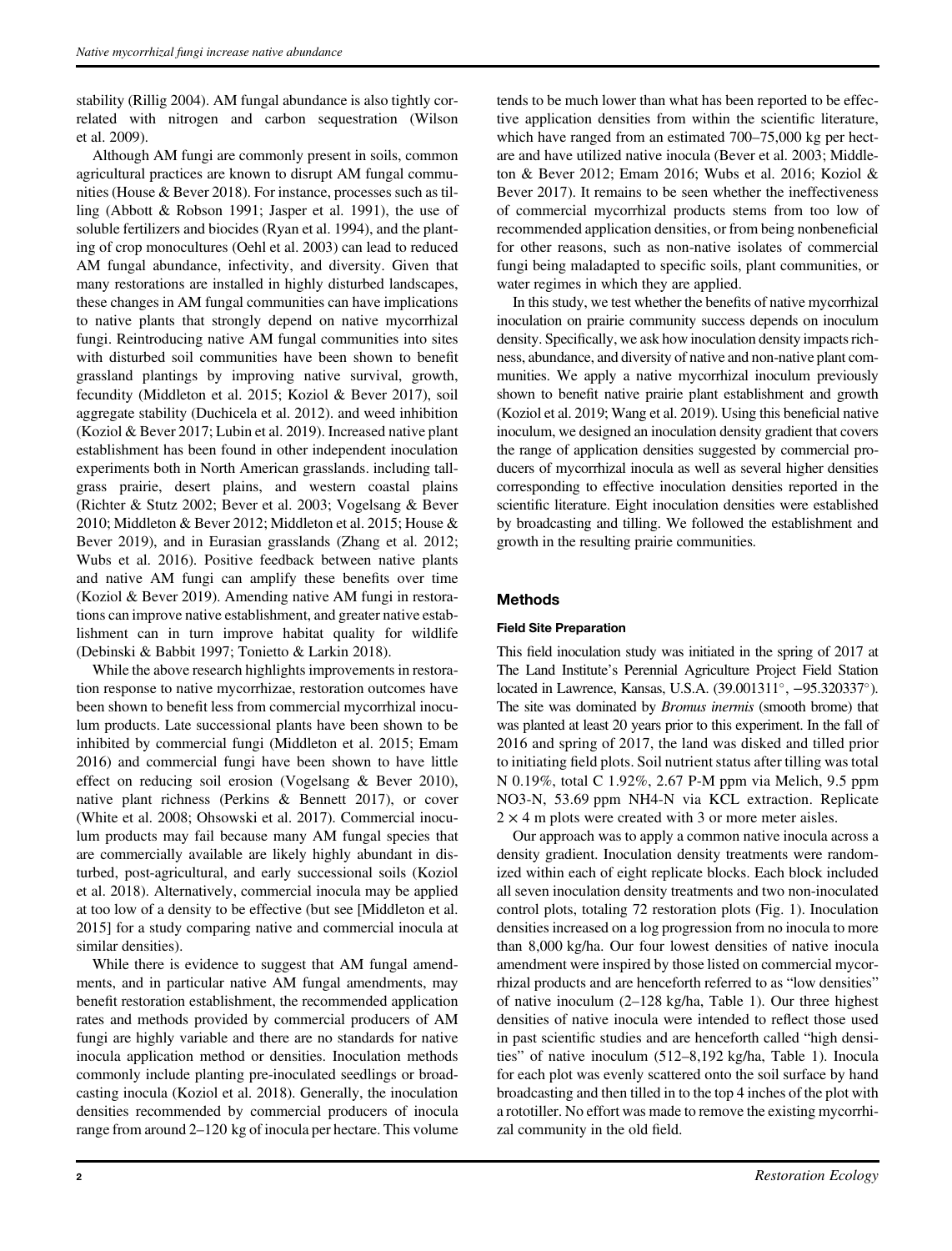| $\theta$       | 2,048 | 8,192 | 2,048    | 512      | 512              | 2        |       |
|----------------|-------|-------|----------|----------|------------------|----------|-------|
| 32             |       | 32    |          | 2        | 128              | 128      | 2,048 |
| $\overline{0}$ | 8,192 | 2,048 | 8,192    | $\theta$ | 2                | 0        | 8     |
| 2              | 8     |       | 8        | 8192     |                  | 32       | 128   |
| 512            | 0     | 128   | 128      | 128      | 32               | 2,048    | 8,192 |
| 128            | 512   | 0     | $\theta$ | $\theta$ | 8                | 512      | 2     |
| 2,048          | 2     | 2     | 32       | 32       | 2,048            | 8        | 0     |
| 8              | 128   | 512   | 512      | 2,048    | 8,192            | $\theta$ | 32    |
| 8,192          | 32    | 8     | 2        | 8        | $\left( \right)$ | 8,192    | 512   |

North

#### South

Figure 1. Experimental randomization of our inoculation density plots. Eight blocks were arranged from east to west and included each of the seven densities of a common mycorrhizal inoculum, ranging from 2 to 8,192 kg/ ha, and two non-inoculated controls. Replicate  $2 \times 4$  m plots were randomized from north to south and 3 or more meter aisles were established between plots.

#### Native Mycorrhizal Propagation

A native mycorrhizal inoculum was created as described in a previous study (Koziol & Bever 2017). Briefly, single-species fungal cultures were created based on spore morphology from spores isolated from an unploughed native prairie in Lawrence, Kansas, 22 km from the restoration location. Cultures were grown for 1 year in a sterilized sand:soil mixture (10.15 P ppm via Melich extraction, 7.375 NO3-N ppm, 22.2 NH3-N ppm via KCl extractions) prior to being used as inocula. A native fungal community mixture of these cultures was homogenized prior to being applied in the field. The mixture contained the fungal species Scutellospora dipurpurescens, Gigaspora gigantea, Funneliformis mosseae, Funneliformis geosporum, Glomus

Table 1. Eight different inoculation densities of a native mycorrhizal inoculum were chosen for this study. No mycorrhizal application reflects contemporary conventional restoration practices. "Low density" represents various application densities listed on commercial mycorrhizal products. "High density" represents a few of the inocula application densities utilized in past successful research using native inocula.

| kg/ha of | Native Inocula<br>Native Inocula Density Applied | Products/Scientific Studies<br><b>Using Similar Densities</b>  |
|----------|--------------------------------------------------|----------------------------------------------------------------|
| 0        | 0                                                |                                                                |
| 2        | Low density                                      | MycoApply (Mycorrhizal<br>Applications) Endo $\sim$ 2 kg/ha    |
| 8        | Low density                                      | Sustainable Agricultural<br>Technologies, Inc. $\sim$ 11 kg/ha |
| 32       | Low density                                      | Root Naturally Granular<br>EndoMycorrhize $\sim$ 24 kg/ha      |
| 128      | Low density                                      | MycoBloom Mycorrhizae<br>$\sim$ 168 kg/ha                      |
| 512      | High density                                     | Emam 2016 (772 kg/ha whole soil)                               |
| 2,048    | High density                                     | Koziol and Bever 2017 (1,790 kg/ha<br>mycorrhizae)             |
| 8,192    | High density                                     | Bever et al. 2003 (10,000+ kg/ha<br>whole soil)                |



Figure 2. Total (A), native (B), and non-native (C) plant richness in the field. Lines and slopes represent the best-fit lines for the linear response relationship to inoculation density for the individual plots (small gray circles  $\circ$ ). Large circles represent the average richness for a given inoculation density (non-inoculated represented by white, open circles  $(\bigcirc)$ , low densities of mycorrhizal amendment recommended by commercial producers if inoculum represented by large gray circles (.), and higher densities of mycorrhizal amendment are represented by large black circles  $($ **)**). Error bars on the large circles are  $\pm$  SE.

mortonii, Rhizophagus diaphanous, and Claroideoglomus claroideum. Of these native mycorrhizae species, S. dipurpurescens, F. geosporum, G. mortonii, and R. diaphanous are not found in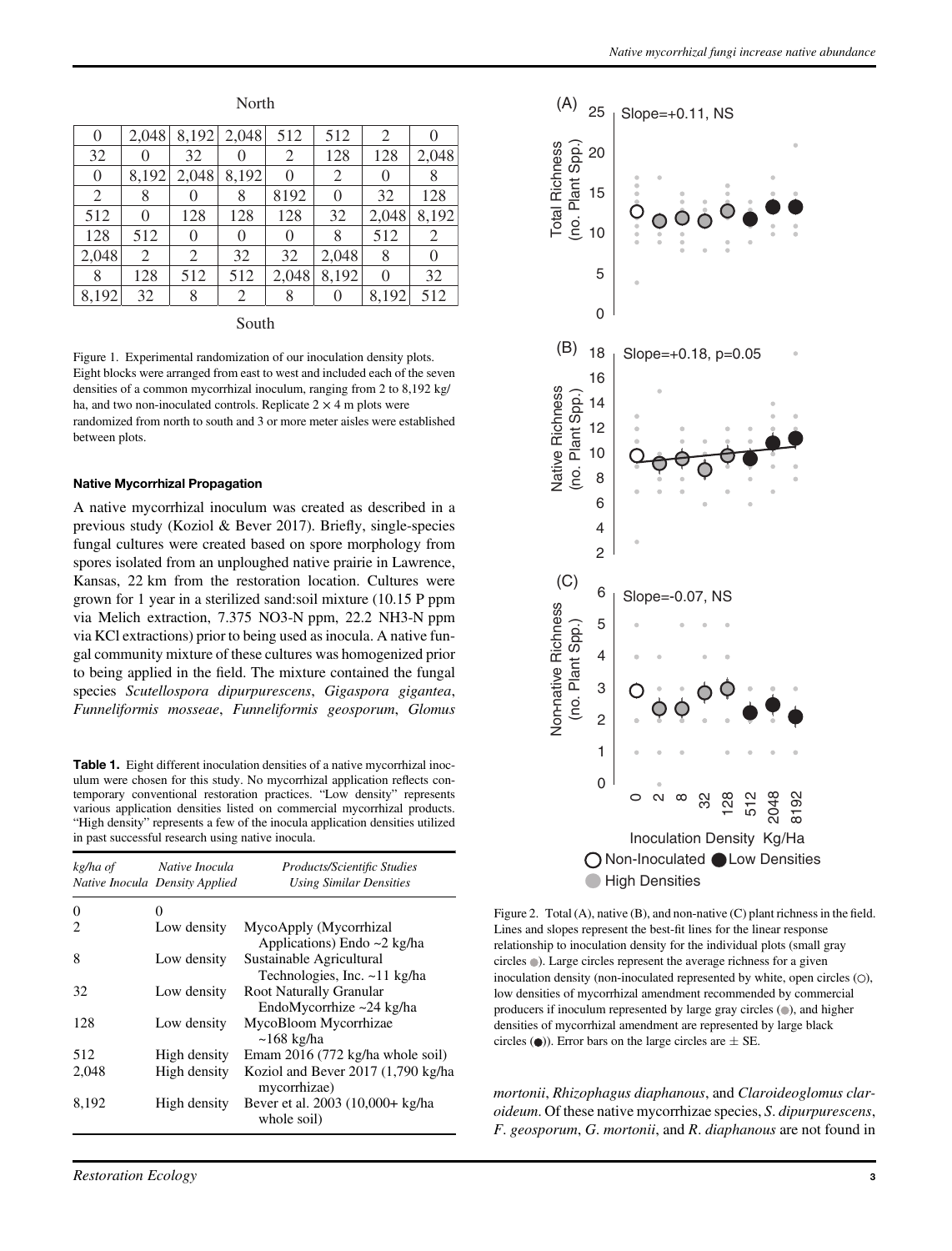any commercial mycorrhizal products we are aware of, while G. gigantea, F. mosseae, and C. claroideum are widely available in commercial mycorrhizal products. Past work has shown that a community of these native mycorrhizal species benefit native



Figure 3. Total (A), native (B), and non-native (C) plant abundance in the field. Lines and slopes represent the best-fit lines for the linear response relationship to inoculation density for the individual plots (small gray circles ). Large circles represent the average plot abundance for a given inoculation density (non-inoculated represented by white, open circles  $( \circ )$ , low densities of mycorrhizal amendment recommended by commercial producers if inoculum represented by large gray circles (.), and higher densities of mycorrhizal amendment are represented by large black circles ( $\bullet$ )). Error bars on the large circles are  $\pm$  SE.

prairie plants from this region (Koziol et al. 2019; Wang et al. 2019). Mycorrhizae for the field experiment was grown during the 2016 growing season. The concentration of the homogenized native inocula was around 30 spores/cm<sup>3</sup> or  $25,132$ spores/kg. The number of fungal propagules does not include hyphae or infected root fragments because not all fungal species can germinate via fungal propagules such as hyphae and infected root fragments (Klironomos & Hart 2002).

Seeds were obtained from Missouri Wildflowers (Jefferson City, Missouri, U.S.A.) (Table S1). For each of the 46 plant species, ½ of the seed weight was put aside for distribution into isles and borders. The other ½ was evenly distributed into 72 bags, one for each plot. All seeds were then cold moist stratified for 2 months. In April of 2017, the seed mixture was hand broadcast after inoculation prior to tilling. Final seed density was 12.5 kg/ha (11 lb./acre).

#### Data Collection and Statistical Analyses

Establishment year biomass was collected in late August 2017 by clipping plant mass in two 15 cm  $\times$  1 m strips in each plot. Plants were sorted by species before being dried at  $70^{\circ}$ C and weighed. We analyzed the abundance, richness, and diversity of establishing plants, including separate analyses of total, native, and non-native native plant species. Biomass data were transformed as log (1+ biomass). We used the vegan package in R to calculate the inverse Simpson's index for each plot as a metric of plant community diversity using the aboveground biomass (g) of each plant species in plot (Oksanen et al. 2007). We analyzed richness, abundance, and diversity data using Proc Mixed in SAS (SAS 2015) using inoculation density as a categorical predictor and block as a random effect. We designed a linear contrast to test if plant response increased with rank of inoculation density. As this contrast was planned, it was tested with full power. Reported  $r^2$  for the linear contrast was calculated sorting by inoculation density using Proc Corr in SAS (SAS 2015). We also tested whether low densities, consistent with commercial recommendations, or high densities were beneficial compared to the non-inoculated control. While these tests were also planned, they were not orthogonal to the linear contrast with rank of density and we therefore controlled for multiple comparisons using the Dunn-Sidák method of adjustment (Sokal & Rohlf, 1995).

#### **Results**

Total plot richness during the year of establishment was not affected by inoculation density (Table S2, Fig. 2A, Linear contrast slope = +0.11,  $F_{1,57} = 1.59$ ,  $p = 0.2$ ,  $r^2 = 0.28$ ) nor any of the a priori contrasts we designed (Table S2). Across all richness metrics, low densities of inocula were not found to be different from the controls, suggesting that these densities of AM inocula are not great enough to produce an effect on plant community richness using the tested methods (Table S2, Low Density vs. Non-inoculated contrasts, all  $p > 0.3$ ). However, this effect differed depending on whether plants were native or non-native. Linear contrasts indicated that native richness increased with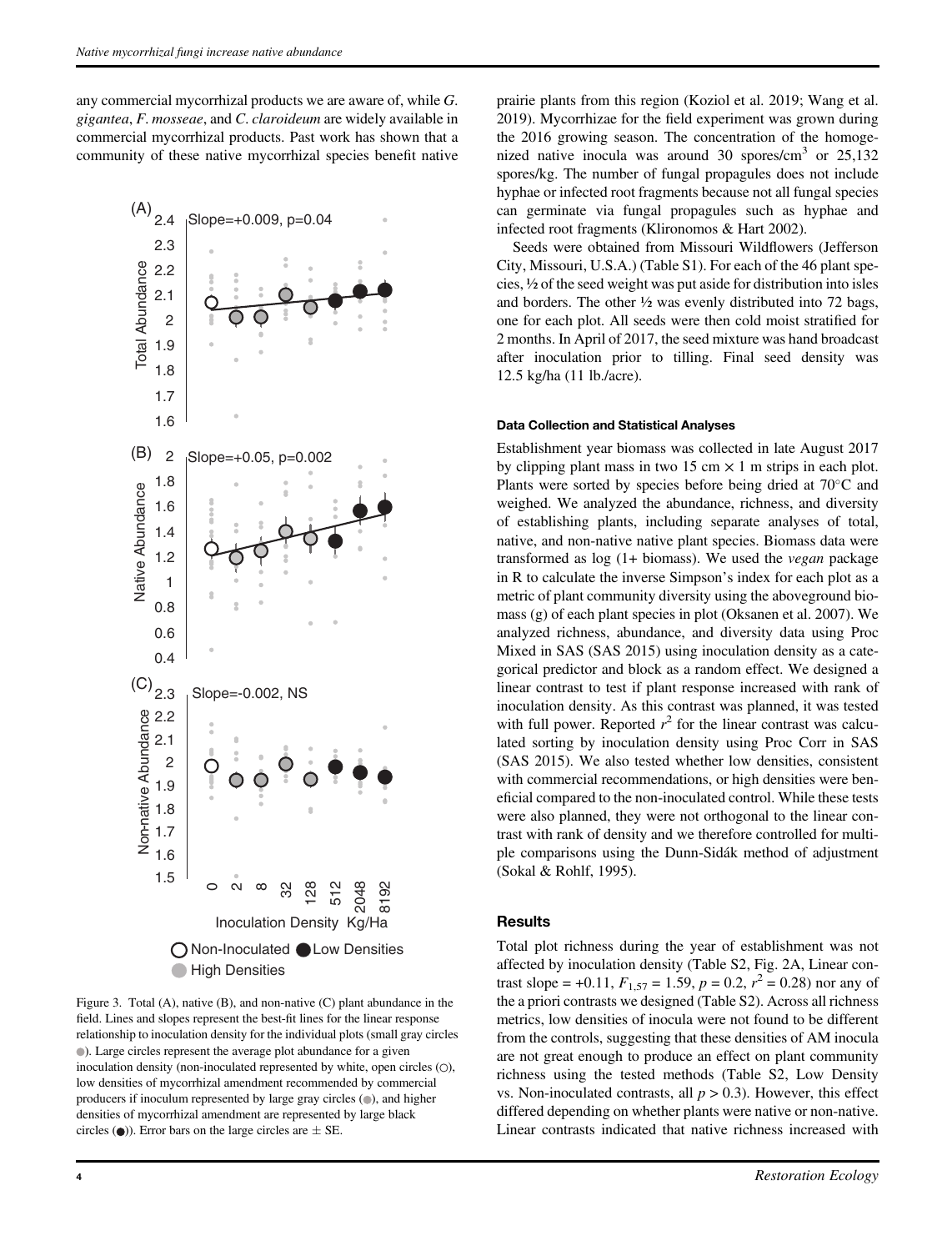inoculation density (Linear contrast slope  $= +0.18$ , Table S2, Fig. 2B,  $F_{1,57} = 3.94$ ,  $p = 0.05$ ,  $r^2 = 0.43$ ), where the plots with the highest density of native inocula amendment had 14% more native species than the non-inoculated controls. Non-native richness was similar across inoculation density (Linear contrast slope = -0.07, Table S2, Fig. 2C,  $F_{1,57} = 1.8$ ,  $p = 0.2$ ,  $r^2 = 0.21$ ). We found a marginally significant effect for non-native richness to be reduced with high inoculation density (High Density vs. Non-inoculated contrast, Table S2, Fig. 2C,  $F_{1,57} = 4.8$ ,  $p = 0.08$ ), where plots had an average of 0.65 fewer non-native species with high density of native inoculation (Fig. 2C).

After harvesting the aboveground biomass in the plots, we found that total abundance increased with increasing density of native inocula amendment (Linear contrast slope  $= +0.009$ , Table S2, Fig. 3A,  $F_{1,57} = 4.68$ ,  $p = 0.04$ ,  $r^2 = 0.49$ ). This effect was driven by increases in native abundance with increasing inocula density (Linear contrast slope =  $+0.05$ , Table S2, Fig. 3B,  $F_{1,57} = 10.6$ ,  $p = 0.002$ ,  $r^2 = 0.75$ ) but not non-native abundance (Table S2, Fig. 3C). We found a marginally significant effect where native abundance was 18% greater on average in high-density inoculation treatments relative to the control (High Density vs. Non-inoculated contrast, Table S2, Fig. 2B,  $F_{1,57} = 5.11$ ,  $p = 0.08$ ). As found with plant richness metrics, total and native abundance with low-density application of inocula were not found to be different from the controls, suggesting that these densities of AM inocula are not great enough to produce an effect on native plant abundance using the tested methods (Table S2, Low Density vs. Non-inoculated contrasts).

As species diversity considers both species richness and relative abundances, both of which we found to be affected by native AM fungal density treatments, it follows that total plot diversity also responded to inoculation density (Table S3, Linear contrast slope = +0.06, Fig. 4A,  $F_{1,57}$  = 7.95,  $p = 0.007$ ,  $r^2 = 0.59$ ). Specifically, total diversity was 31% greater than controls with the highest inoculation density on average (Fig. 4A). As observed with both plant community richness and abundance, the low densities of native inocula amendment had no effect on total, native, and non-native diversity compared to the non-inoculated controls (Table S3, Low Density vs. Noninoculated contrasts, all not significant), indicating that greater densities of inocula may be required to affect plant community diversity. Native (Linear contrast slope  $= +0.02$ , Table S3, Fig. 4B,  $F_{1,57} = 0.9$ ,  $p = 0.3$ ,  $r^2 = 0.06$ ) and non-native (Linear contrast slope =  $-0.006$ , Table S3, Fig. 4C,  $F_{1.57} = 0.55$ ,  $p = 0.46$ ,  $r^2 = 0.14$ ) were not affected by inoculation density.

#### **Discussion**

Because soil microbial communities are sensitive to soil disturbances and other anthropogenic changes such as agrochemical inputs, crop monocultures, and tillage (Abbott & Robson 1991; Jasper et al. 1991; Ryan et al. 1994; Oehl et al. 2003), amending new plantings with beneficial microbiome components has the potential to improve plant productivity, particularly for prairie grassland species that are often strongly responsive to mycorrhizal fungal (Koziol & Bever 2015; Bauer et al. 2018). This body of work demonstrates the value of a



Figure 4. Total (A), native (B), and non-native (C) plant community diversity in the field. Lines and slopes represent the best fit lines for the linear response relationship to inoculation density for the individual plots (small gray circles ). Large circles represent the average plot plant community diversity for a given inoculation density (non-inoculated represented by white, open circles  $( \circ )$ , low densities of mycorrhizal amendment recommended by commercial producers if inoculum represented by large gray circles ( ), and higher densities of mycorrhizal amendment are represented by large black circles  $($ <sup>o</sup> $)$ ). Error bars on the large circles are  $\pm$  SE.

holistic approach to restoration by highlighting the importance of the plant microbiome in plant community establishment. Many perennial plant species are strongly dependent on their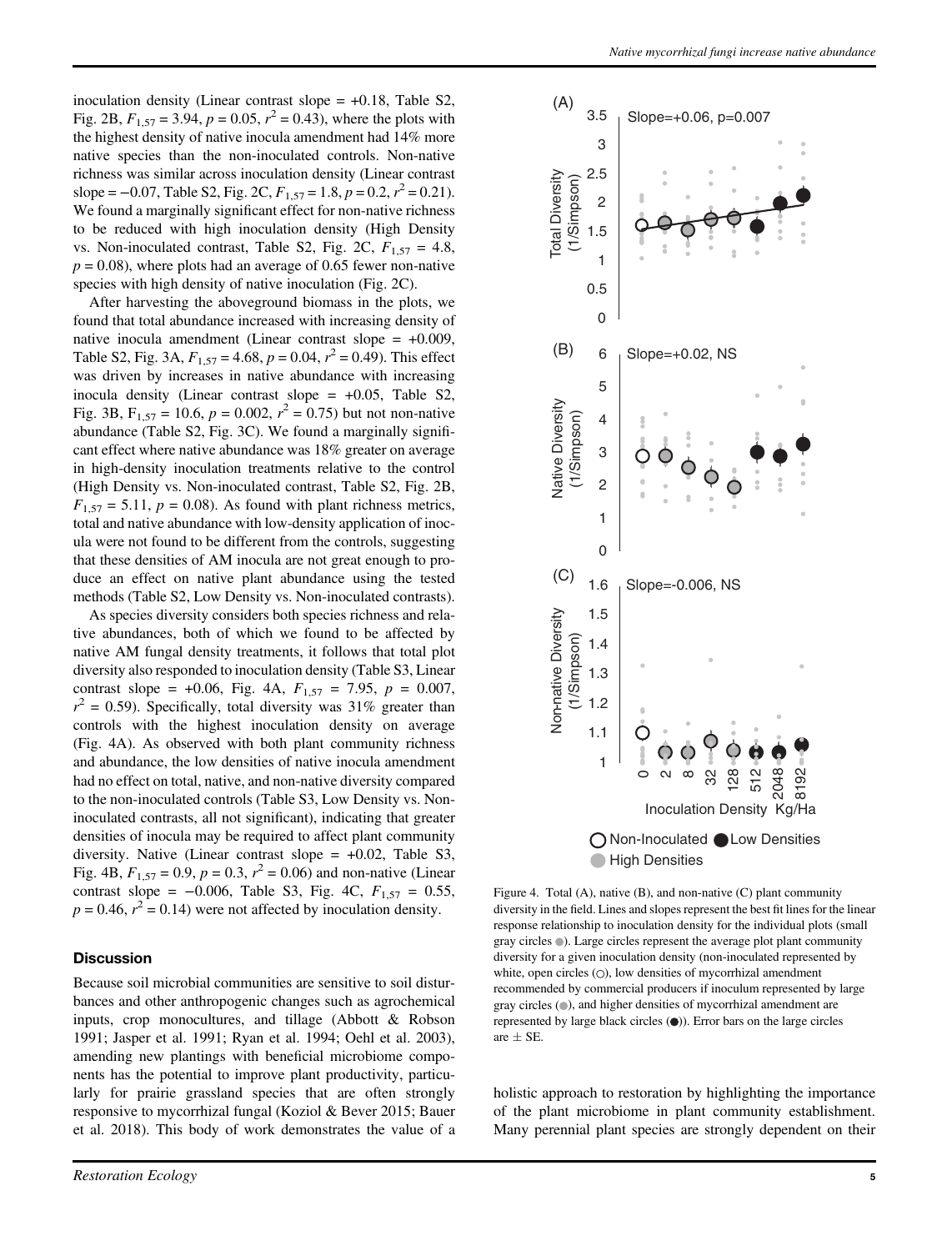soil microbes including Rhizobia (Larimer et al. 2013), arbuscular mycorrhizal fungi (Koziol & Bever 2015; Bauer et al. 2018), and larger biota such as worms (Agarwal et al. 2010). We have shown conclusively that native plant abundance and plant community diversity in restorations can be improved by highdensity applications of native AM fungi. Our findings support previous work which demonstrated that mycorrhizal amendment can improve native plant establishment and lead to decreased nonseeded abundance in establishment years (Koziol & Bever 2017).

Previous field trials have indicated that commercial mycorrhizal fungi are less effective than native, locally adapted mycorrhizal amendments (Maltz & Treseder 2015; Middleton et al. 2015; Emam 2016). Given that commercial AM fungi are likely nonnative and that AM fungi can also be adapted to the specific nutrient and water conditions of their soil (Johnson et al. 2010), it is possible that the ineffectiveness of commercial fungi is the result of a mismatch to the soil in which they are being applied. However, commercial fungi application densities are also typically much lower than the density of native mycorrhizal amendments used in scientific studies (Bever et al. 2003; Emam 2016; Wubs et al. 2016) and inoculation density is rarely controlled in comparing inoculation types (but see [Middleton et al. 2015]). For this study, we applied a common native inocula across a density gradient that covered both the low densities recommended by commercial producers of mycorrhizae and the high densities of native inocula included in past restoration science. Across all plant community response metrics (richness, abundance, or diversity), we were unable to detect an inoculation effect at the low-density inoculation densities recommended by commercial mycorrhizal producers. We found that plant community richness and native abundance responded only to the highest inoculation densities. In fact, we did not observe a plateau in the plant community response to inoculation, which suggests application of native AM fungi at even higher densities than we investigated could yield additional benefits. In short, while our native inoculum was beneficial, our results suggest that the low densities of mycorrhizal amendment recommended on commercial products may be too low to be effective and that more propagules are needed to increase native plant establishment and productivity. However, it should be noted that our field trial tested inoculation density on small patches  $(0.3 \text{ m}^2 \text{ subsam}$ ples per  $2 \times 4$  m plot). Additionally, it is also possible that commercial inoculum that is non-native may not be effective even at high application densities due to nonlocal adaption. To resolve these issues, future work should assess the effects of native versus non-native mycorrhizal amendment (commercial or otherwise) at similar inoculation densities on a larger scale.

Applying mycorrhizal amendments at the high densities found to be successful in this study may be cost prohibitive. This study and others that found mycorrhizal amendment is successful when inocula is applied via broadcasting and tilling it into the top few inches of soil (Bever et al. 2003; Emam 2016; Wubs et al. 2016), a practice that may be wasteful of inocula given that (1) inocula may land on the soil surface and be exposed to harmful solarization and (2) inocula is placed into/on soil before seeds have broken dormancy and have developed the necessary

fine roots that spores require to feed and support them. Given that AM fungal spores can germinate and cease growing within 5 days (Kokkoris et al. 2019), it is likely that many propagules of inocula die when applied via broadcasting had they not located a suitable plant host root by then. Alternative methods of inoculation introduction have proved useful, including introducing inocula via planting inoculated plant seedlings using much less inocula (Koziol & Bever 2017). Applications via seed drill have also been found to be effective at lower application densities of 25 kg/ha at the time of planting for corn, but only in conjunction with inorganic fertilizers (Cozzolino et al. 2013). More studies are needed on a wider range of application techniques and densities. Future work should investigate application methods that more precisely colocate inoculum with plant roots or seeds, such as drilling via seed drill or distribution on a seed coating. Additionally, more work is needed to understand the long-term effects of inocula in grassland restoration, as recent evidence from meta-analysis suggests that the benefits of inoculation may improve over time in the restoration of several plant community systems (Neuenkamp et al. 2019). Furthermore, future work should assess whether benefits of dilute native inoculations can be realized over longer periods of time.

### Acknowledgments

We acknowledge support from the Perennial Agricultural Project sponsored by the Malone Family Foundation and the Land Institute, the National Science Foundation (DEB-1556664, DEB-1738041, OIA 1656006), and the USDA (grant 2016-67011-25166). We would like to thank the Bever/Schultz laboratory group for their contributions to this research. L.K. is the owner of MycoBloom LLC.

# LITERATURE CITED

- Abbott L, Robson A (1991) Factors influencing the occurrence of vesiculararbuscular mycorrhizas. Agriculture, Ecosystems & Environment 35: 121–150
- Agarwal S, Sinha RK, Sharma J (2010) Vermiculture for sustainable horticulture agronomic impact studies of earthworms, cow dung compost and vermicompost vis-a-vis chemical fertilisers on growth and yield of lady's finger (Abelmoschus esculentus). International Journal of Global Environmental Issues 10:366–377
- Baer S, Kitchen D, Blair J, Rice C (2002) Changes in ecosystem structure and function along a chronosequence of restored grasslands. Ecological Applications 12:1688–1701
- Bauer JT, Koziol L, Bever JD (2018) Ecology of floristic quality assessment: testing for correlations between coefficients of conservatism, species traits, and mycorrhizal responsiveness. AoB PLANTS 10:plx073
- Bennett AE, Bever JD (2007) Mycorrhizal species differentially alter plant growth and response to herbivory. Ecology 88:210–218
- Bever J, Schultz P, Miller R, Gades L, Jastrow J (2003) Prairie mycorrhizal fungi inoculant may increase native plant diversity on restored sites (Illinois). Ecological Restoration 21:311–312
- Brudvig LA, Barak RS, Bauer JT, Caughlin TT, Laughlin DC, Larios L, Matthews JW, Stuble KL, Turley NE, Zirbel CR (2017) Interpreting variation to advance predictive restoration science. Journal of Applied Ecology 54:1018–1027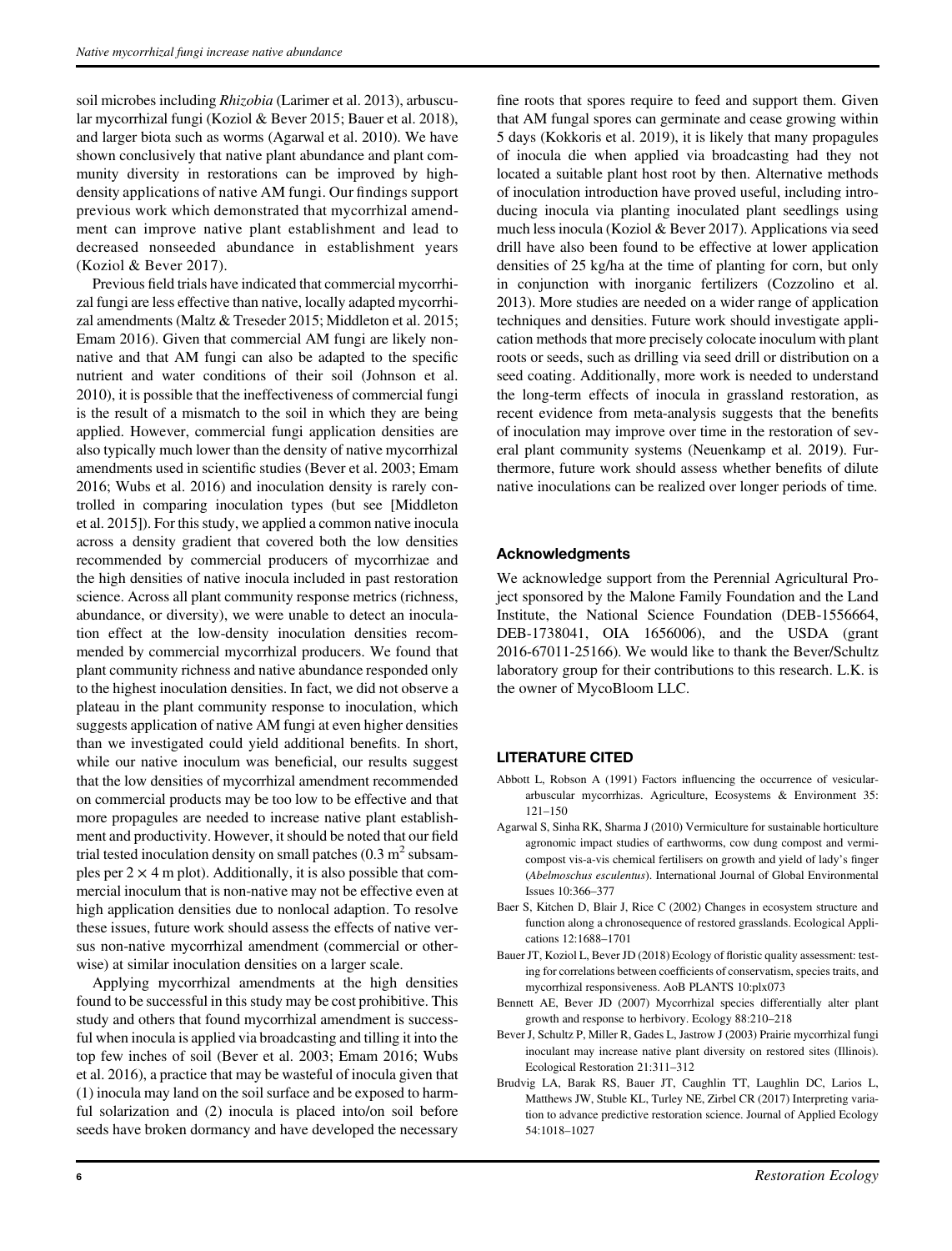- Cheeke TE, Zheng C, Koziol L, Gurholt CR, Bever JD (2019) Sensitivity to AMF species is greater in late-successional native than early-successional native or non-native grassland plants. Ecology 100:e02855
- Cozzolino V, Di Meo V, Piccolo A (2013) Impact of arbuscular mycorrhizal fungi applications on maize production and soil phosphorus availability. Journal of Geochemical Exploration 129:40–44
- Davies F, Potter J, Linderman R (1993) Drought resistance of mycorrhizal pepper plants independent of leaf P concentration-response in gas exchange and water relations. Physiologia Plantarum 87:45–53
- Debinski DM, Babbit AM (1997) Butterfly species in native prairie and restored prairie. Prairie Naturalist 29:219–228
- Duchicela J, Vogelsang KM, Schultz PA, Kaonongbua W, Middleton EL, Bever JD (2012) Non-native plants and soil microbes: potential contributors to the consistent reduction in soil aggregate stability caused by the disturbance of North American grasslands. New Phytologist 196:212–222
- Emam T (2016) Local soil, but not commercial AMF inoculum, increases native and non-native grass growth at a mine restoration site. Restoration Ecology 24:35–44
- House GL, Bever JD (2018) Disturbance reduces the differentiation of mycorrhizal fungal communities in grasslands along a precipitation gradient. Ecological Applications 28:763–748
- House GL, Bever JD (2019) Biochar soil amendments in prairie restorations do not interfere with benefits from inoculation with native arbuscular mycorrhizal fungi. Restoration Ecology.<https://doi.org/10.1111/rec.12924>
- Jasper D, Abbott L, Robson A (1991) The effect of soil disturbance on vesicular– arbuscular mycorrhizal fungi in soils from different vegetation types. New Phytologist 118:471–476
- Johnson NC, Wilson GWT, Bowker MA, Wilson JA, Miller RM (2010) Resource limitation is a driver of local adaptation in mycorrhizal symbioses. Proceedings of the National Academy of Sciences 107:2093–2098
- Kindscher K, Tieszen LL (1998) Floristic and soil organic matter changes after five and thirty-five years of native tallgrass prairie restoration. Restoration Ecology 6:181–196
- Klironomos JN, Hart MM (2002) Colonization of roots by arbuscular mycorrhizal fungi using different sources of inoculum. Mycorrhiza 12:181–184
- Kokkoris V, Miles T, Hart MM (2019) The role of in vitro cultivation on asymbiotic trait variation in a single species of arbuscular mycorrhizal fungus. Fungal Biology 123:307–317
- Koziol L, Bever JD (2015) Mycorrhizal response trades off with plant growth rate and increases with plant successional status. Ecology 96:1768–1774
- Koziol L, Bever JD (2016) AMF, phylogeny and succession: specificity of response to mycorrhizal fungi increases for later successional plants. Ecosphere 7:e1555
- Koziol L, Bever JD (2017) The missing link in grassland restoration: arbuscular mycorrhizal fungi inoculation increases plant diversity and accelerates succession. Journal of Applied Ecology 54:1301–1309
- Koziol L, Bever JD (2019) Mycorrhizal feedbacks generate positive frequency dependence accelerating grassland succession. Journal of Ecology 107: 622–632
- Koziol L, Crews TE, Bever JD (2019) Benefits of native mycorrhizal amendments to perennial agroecosystems increases with field inoculation density. Agronomy 9:353
- Koziol L, Rieseberg LH, Kane N, Bever JD (2012) Reduced drought tolerance during domestication and the evolution of weediness results from tolerance-growth trade-offs. Evolution 66:3803–3814
- Koziol L, Schultz PA, House GL, Bauer JT, Middleton EL, Bever JD (2018) The plant microbiome and native plant restoration: the example of native mycorrhizal fungi. Bioscience 68:996–1006
- Larimer AL, Clay K, Bever JD (2013) Synergism and context dependency of interactions between arbuscular mycorrhizal fungi and rhizobia with a prairie legume. Ecology 95:1045–1054
- Leake J, Johnson D, Donnelly D, Muckle G, Boddy L, Read D (2004) Networks of power and influence: the role of mycorrhizal mycelium in controlling plant communities and agroecosystem functioning. Canadian Journal of Botany 82:1016–1045
- Lubin TK, Schultz P, Bever JD, Alexander HM (2019) Are two strategies better than one? Manipulation of seed density and soil community in an experimental prairie restoration. Restoration Ecology 27:1021–1031. [https://doi.](https://doi.org/10.1111/rec.12953) [org/10.1111/rec.12953](https://doi.org/10.1111/rec.12953)
- Maltz MR, Treseder KK (2015) Sources of inocula influence mycorrhizal colonization of plants in restoration projects: a meta-analysis. Restoration Ecology 23:625–634
- Martin LM, Moloney KA, Wilsey BJ (2005) An assessment of grassland restoration success using species diversity components. Journal of Applied Ecology 42:327–336
- Middleton EL, Bever JD (2012) Inoculation with a native soil community advances succession in a grassland restoration. Restoration Ecology 20: 218–226
- Middleton EL, Bever JD, Schultz PA (2010) The effect of restoration methods on the quality of the restoration and resistance to invasion by exotics. Restoration Ecology 18:181–187
- Middleton EL, Richardson S, Koziol L, Palmer CE, Yermakov Z, Henning JA, Schultz PA, Bever JD (2015) Locally adapted arbuscular mycorrhizal fungi improve vigor and resistance to herbivory of native prairie plant species. Ecosphere 6:276
- Neuenkamp L, Prober SM, Price JN, Zobel M, Standish RJ (2019) Benefits of mycorrhizal inoculation to ecological restoration depend on plant functional type, restoration context and time. Fungal Ecology 40: 140–149
- Oehl F, Sieverding E, Ineichen K, Mäder P, Boller T, Wiemken A (2003) Impact of land use intensity on the species diversity of arbuscular mycorrhizal fungi in agroecosystems of Central Europe. Applied and Environmental Microbiology 69:2816–2824
- Ohsowski BM, Dunfield K, Klironomos JN, Hart MM (2017) Plant response to biochar, compost, and mycorrhizal fungal amendments in post-mine sandpits. Restoration Ecology 26:63–72
- Oksanen J, Kindt R, Legendre P, O'hara B, Stevens MHH, Oksanen MJ, Suggests M (2007) The vegan package. Community ecology package 10
- Perkins LB, Bennett JR (2017) A field test of commercial soil microbial treatments on native grassland restoration. Restoration Ecology 26:851–857
- Richter BS, Stutz JC (2002) Mycorrhizal inoculation of big sacaton: implications for grassland restoration of abandoned agricultural fields. Restoration Ecology 10:607–616
- Rillig MC (2004) Arbuscular mycorrhizae and terrestrial ecosystem processes. Ecology Letters 7:740–754
- Ryan M, Chilvers G, Dumaresq D (1994) Colonisation of wheat by VAmycorrhizal fungi was found to be higher on a farm managed in an organic manner than on a conventional neighbour. Plant and Soil 160:33–40
- Sas (2015) SAS 9.4 user's guide: survey data analysis. SAS Institute Inc., Cary, NC
- Sikes BA, Cottenie K, Klironomos JN (2009) Plant and fungal identity determines pathogen protection of plant roots by arbuscular mycorrhizas. Journal of Ecology 97:1274–1280
- Sokal RR, Rohlf FJ (1995) Biometry: the principles and practice of statistics. W. H. Freeman, New York
- Tonietto RK, Larkin DJ (2018) Habitat restoration benefits wild bees: a metaanalysis. Journal of Applied Ecology 55:582–590
- Vogelsang KM, Bever JD. (2010) The use of native plants and mycorrhizal fungi for slope stabilization and topsoil management. California Department of Transportation, Roadside Research and Innovation, Landscape Architecture Program
- Wang G, Schultz P, Tipton A, Zhang J, Zhang F, Bever JD (2019) Soil microbiome mediates positive plant diversity-productivity relationships in late successional grassland species. Ecology Letters 22:1221–1232
- White JA, Tallaksen J, Charvat I (2008) The effects of arbuscular mycorrhizal fungal inoculation at a roadside prairie restoration site. Mycologia 100:6–11
- Wilson GW, Rice CW, Rillig MC, Springer A, Hartnett DC (2009) Soil aggregation and carbon sequestration are tightly correlated with the abundance of arbuscular mycorrhizal fungi: results from long-term field experiments. Ecology Letters 12:452–461